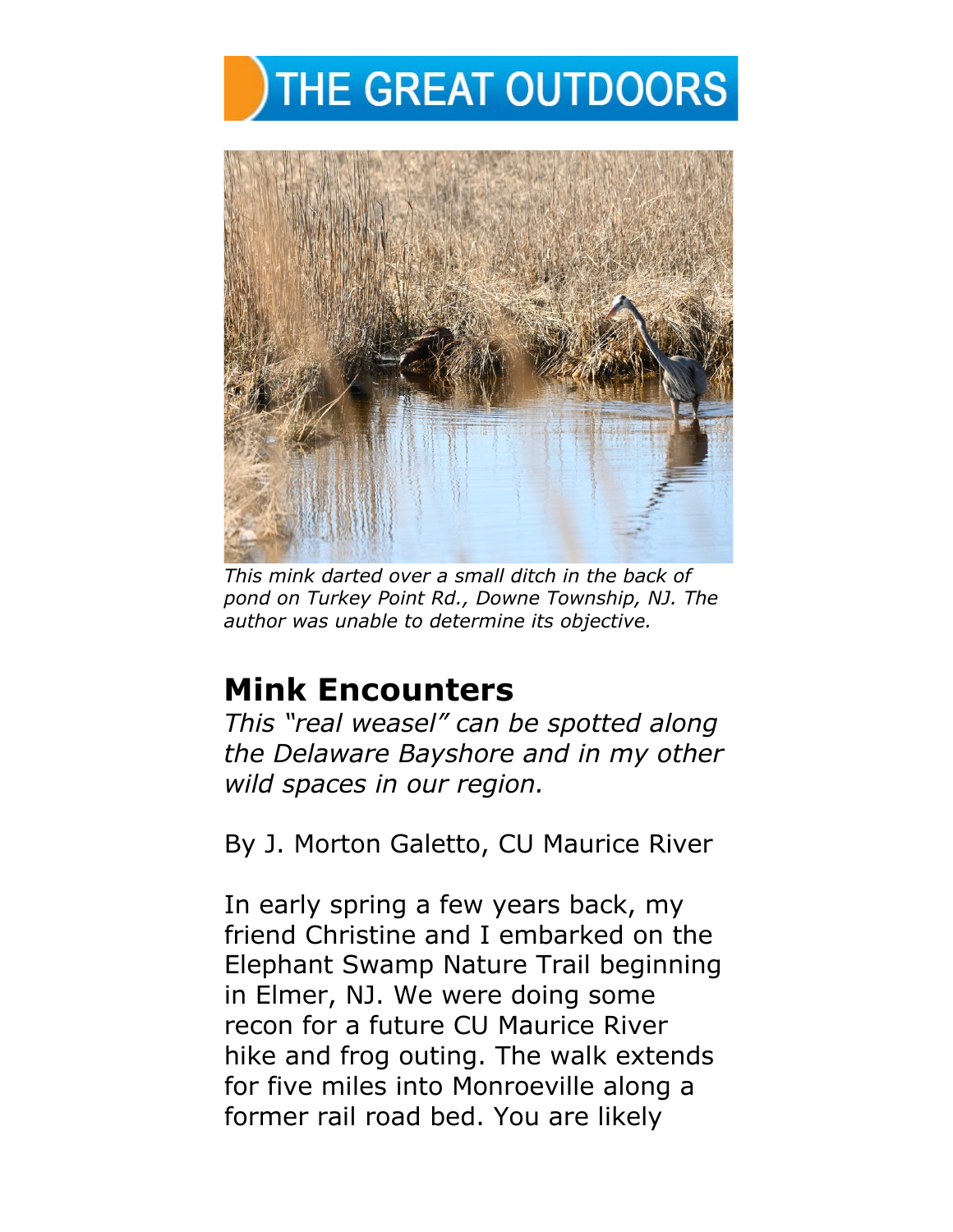familiar with the many programs nationwide that have turned abandoned railroad beds into hiking paths. This trail is one such example. It is frequented by bicyclists, hikers, birdwatchers, runners, and dog walkers, so no matter your interest you may wish to check it out. It is my understanding that Elk Township is the trail's guardian. The swamp is said to have gotten its name from an early 1800s incident in which an elephant escaped from a circus train travelling this former Pennsylvania-Reading railroad line. I'm not sure if the story is lore or fact but it certainly seems colorful. I suspect the hunt was a real three-ring circus.

The trail parallels Muddy Run, a northern tributary of the Maurice River, and it is crossed by Reed Run and a number of other small streams. Along the trail in the spring we see migrating birds, small mammals, wood ducks, and such. The adjacent water offers a host of wildlife viewing possibilities. We found a number of vernal pools with frogs and were hopeful that one of the sites might be a prospective site for a future *frog slog event*.

The trees were only just beginning to show their new foliage. Litter was thick on the forest floor and we noted a sunny spot where an animal was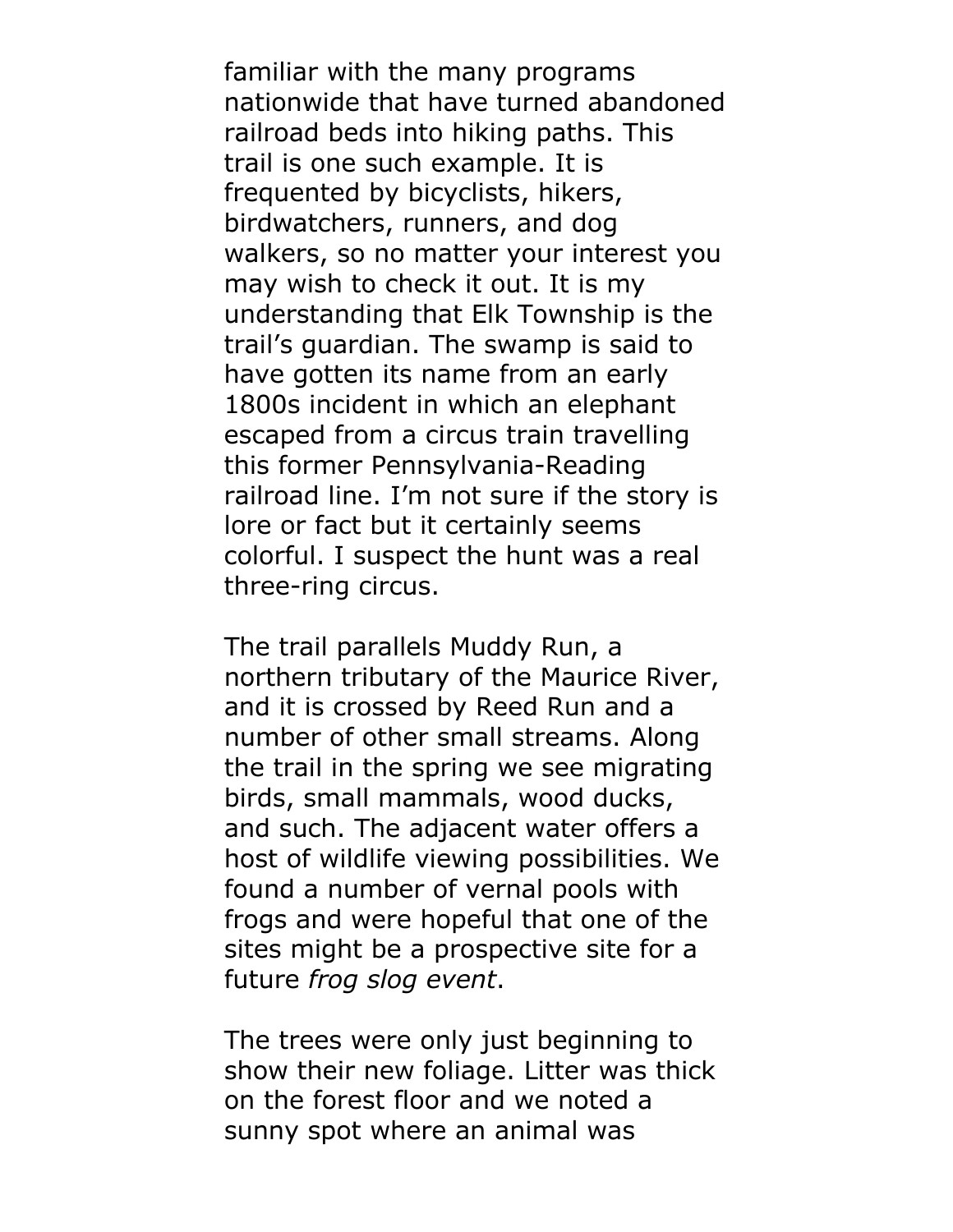frolicking in the detritus. Leaves were being tossed about and in the middle of the tornado of activity was a shimmering chocolate brown pelage. The sheen of the animal's oily pelt was unmistakable: a mink. It was rather petite, and since the new year's litter would not yet have been born, I suspect it was a female. She entertained us for many minutes; I suppose the watery ditch between us gave her a sense of safety. I've often found that animals are also less wary of people when movements are predictable or limited, so that trails bordered by water and especially swamp boardwalks provide wildlife viewers more opportunities to observe nature.

The short legs, long body, and tapered snout of a mink is typical of the Mustelidae or weasel family. Ermines, badgers, martens, otters, and wolverines share this genre. Adult males can be as lengthy as 22-27 inches, including their tail, and weigh up to two or three pounds. Females are about a third smaller: 18-22 inches. Tails vary from 6-10 inches in length.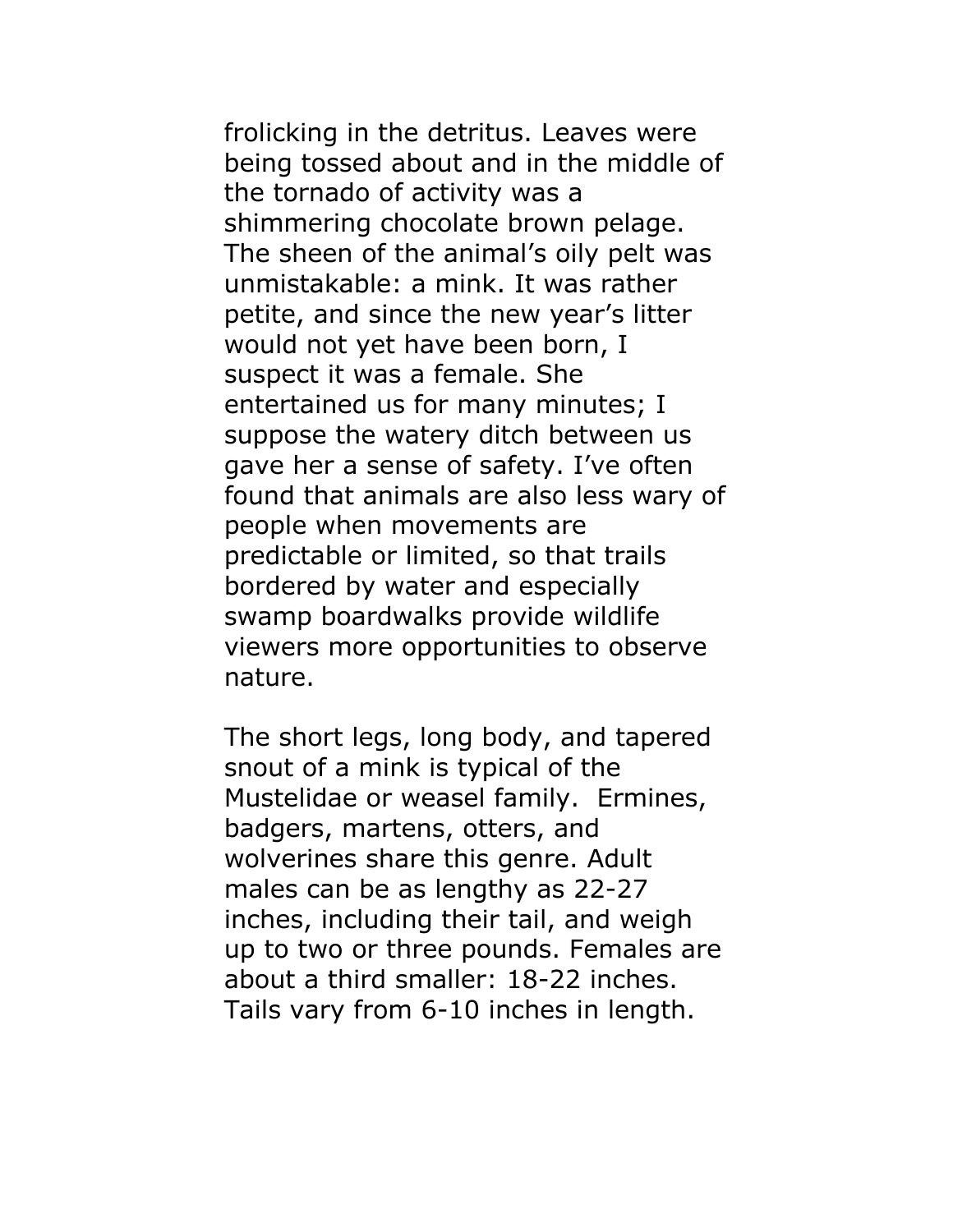

*A mink's tail can vary in size often accounting for half of its body length. Photo: Peter Trimming Flickr.*

The expression "He's a real weasel" is not without merit. Members of the Mustelidae family are known for their cunning nature and ferocity. They have few predators, being swift, agile, good climbers, excellent slitherers, and packing a nasty bite. They also have scent glands that can't necessarily be directed but the spray can travel 12 inches, and is clearly a deterrent to would-be diners. When push comes to shove they are formidable opponents that even larger animals prefer to leave alone. Regardless, sizable birds of prey, coyotes, and bobcats can and do capture mink, but other meals are much less problematic to take safely, so they are not preferred fare.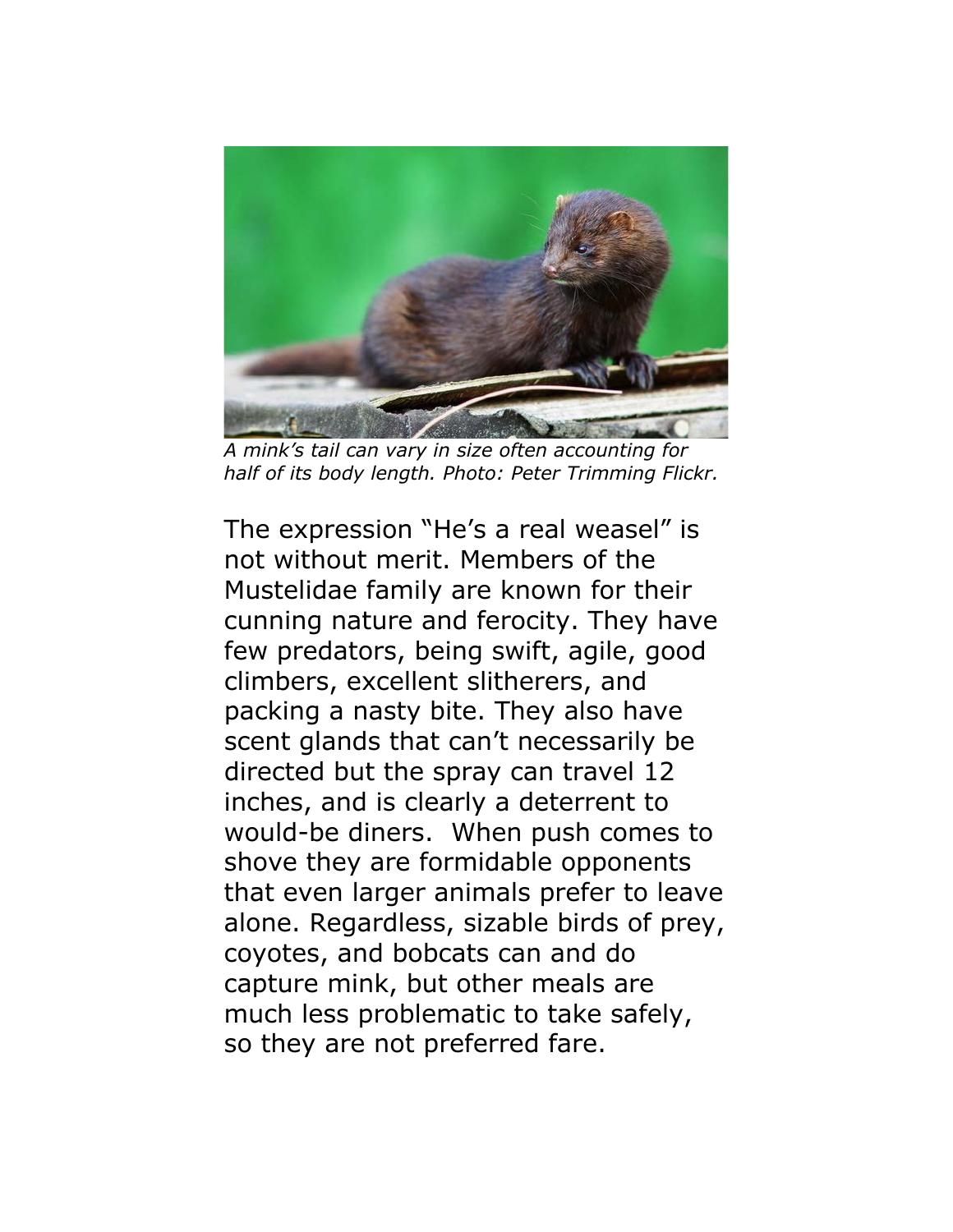The most likely causes of their numbers dropping are destruction of habitat, chemical contaminants, and trapping. Mercury can also accumulate in their reproductive system and cause fertility issues. Conversely the regulation of trapping and decrease in the popularity of furs has had positive effects on their population.

Today American mink populations appear to be stable. They are considered present in all states but Arizona and in most of Canada; they tend to be absent in very arid regions.

Farm-raised mink can vary widely in color but the American mink, *Neovison vison,* is always a chocolaty deep brown, often with a white spot on the chest and chin. American mink do not turn white in the winter like northern weasels. Their soft thick coat is made of oily guard hairs that shimmer in the sun and also repel water. Minks are semi-aquatic, so a life by the Elephant Trail is well suited to our subject species. I've seen them along the Bayshore, especially at Turkey Point and Fortescue, but that may be more a factor of my frequency than theirs. They exist in many places.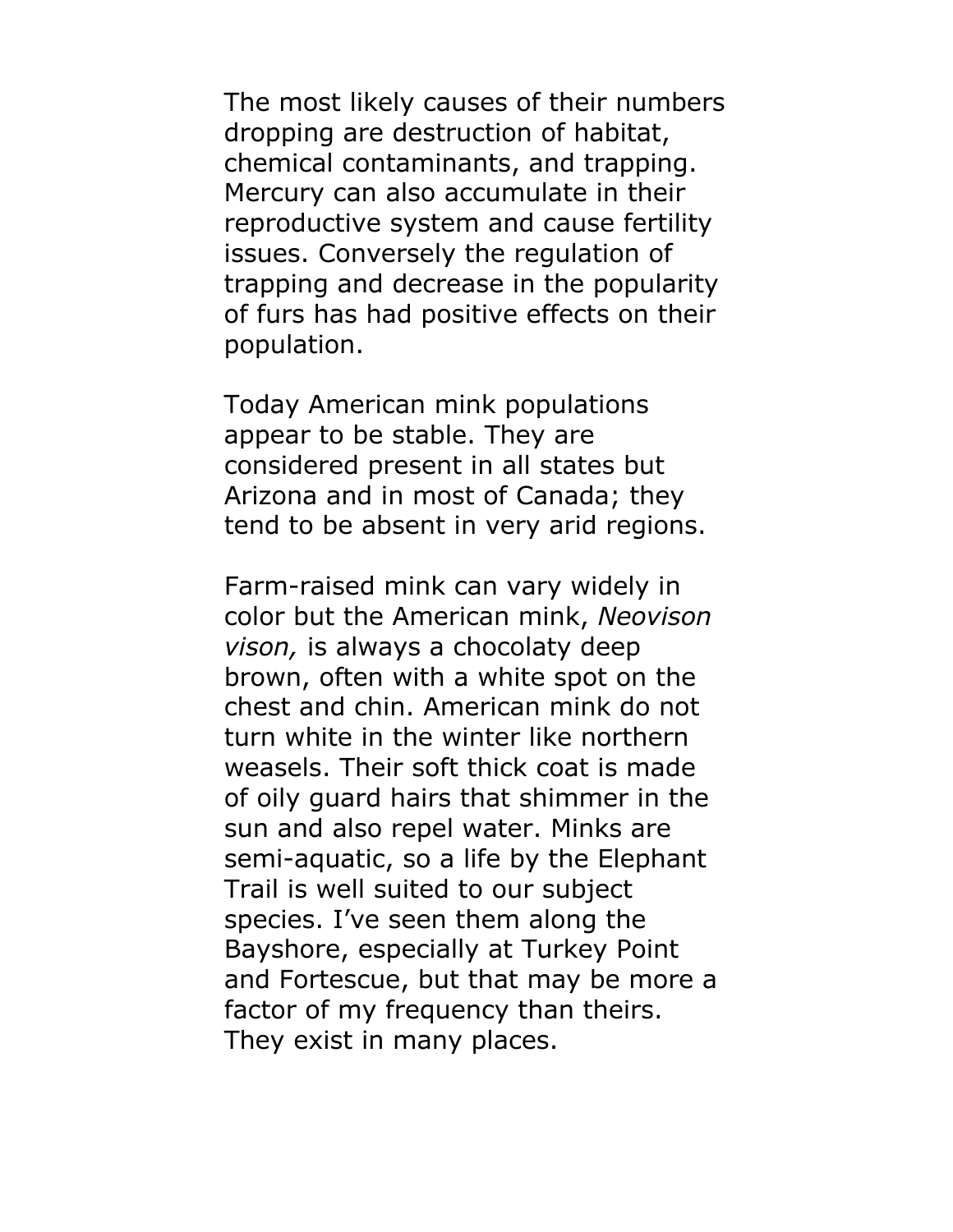

*The white chin is nearly visible on the tapered snout of this curious mink. Photo: Akulatraxas Flickr.*



*The semi-aquatic mink often has a white chin and chest marking. Photo: Woody Ham, Flickr.*

Females are mature by 10 months of age and breed during February and March. Evidently the male is a very aggressive suitor, biting and holding the female by its nape with needle-like teeth. Females are receptive at 7-10 day intervals throughout the breeding season, such that they can mate with more than one male. Their reproductive style is solitary, a "love 'em and leave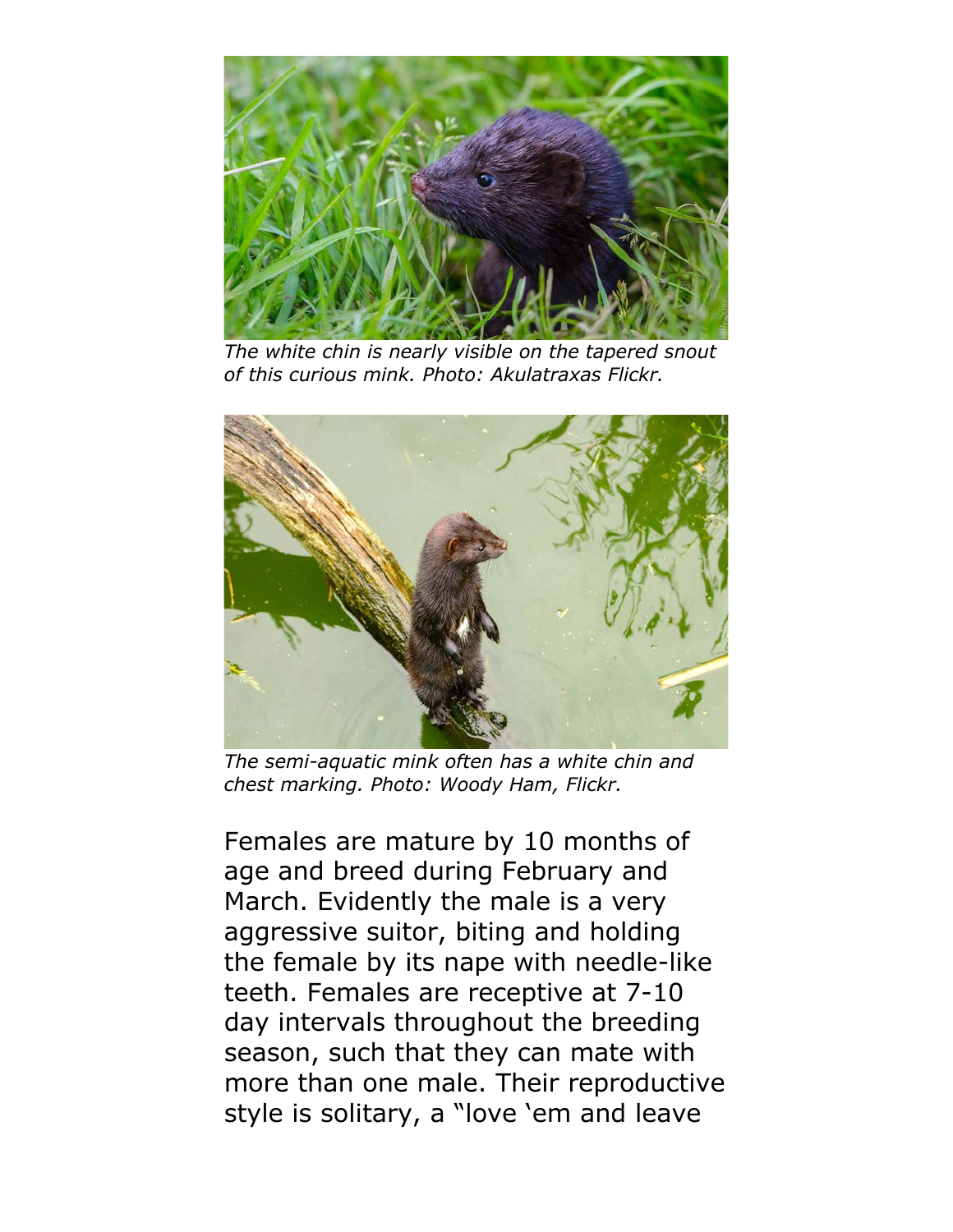'em" courtship. The female has sole responsibility for the young.

Gestation is variable, caused by the fact that the embryo can stop developing for a period of time; therefore incubation lasts 40-75 days and on average 45-52 days. The mid-April/May newborns are pink, covered with a very thin coat of hair, and are about half the size of a ball park frankfurter. When weaned in about 5-6 weeks their eyes are open and they are carnivorous. By the end of the summer, at about four months of age, they will have adopted a solitary lifestyle like their adult counterparts.

Males are thought to be especially territorial. Their lifespan will be about three years in the wild and ten in captivity. That is not to say they make good pets; they *do not*. They are wild animals and remember they are weasels!

Mink are nocturnal but especially active at dawn and dusk (crepuscular). Wetland and riverine habitats are their preferred environs. They are excellent swimmers, with partially webbed feet, and they can swim for 50-100 feet (source dependent) and stay submerged for five minutes. This attribute makes possible their capturing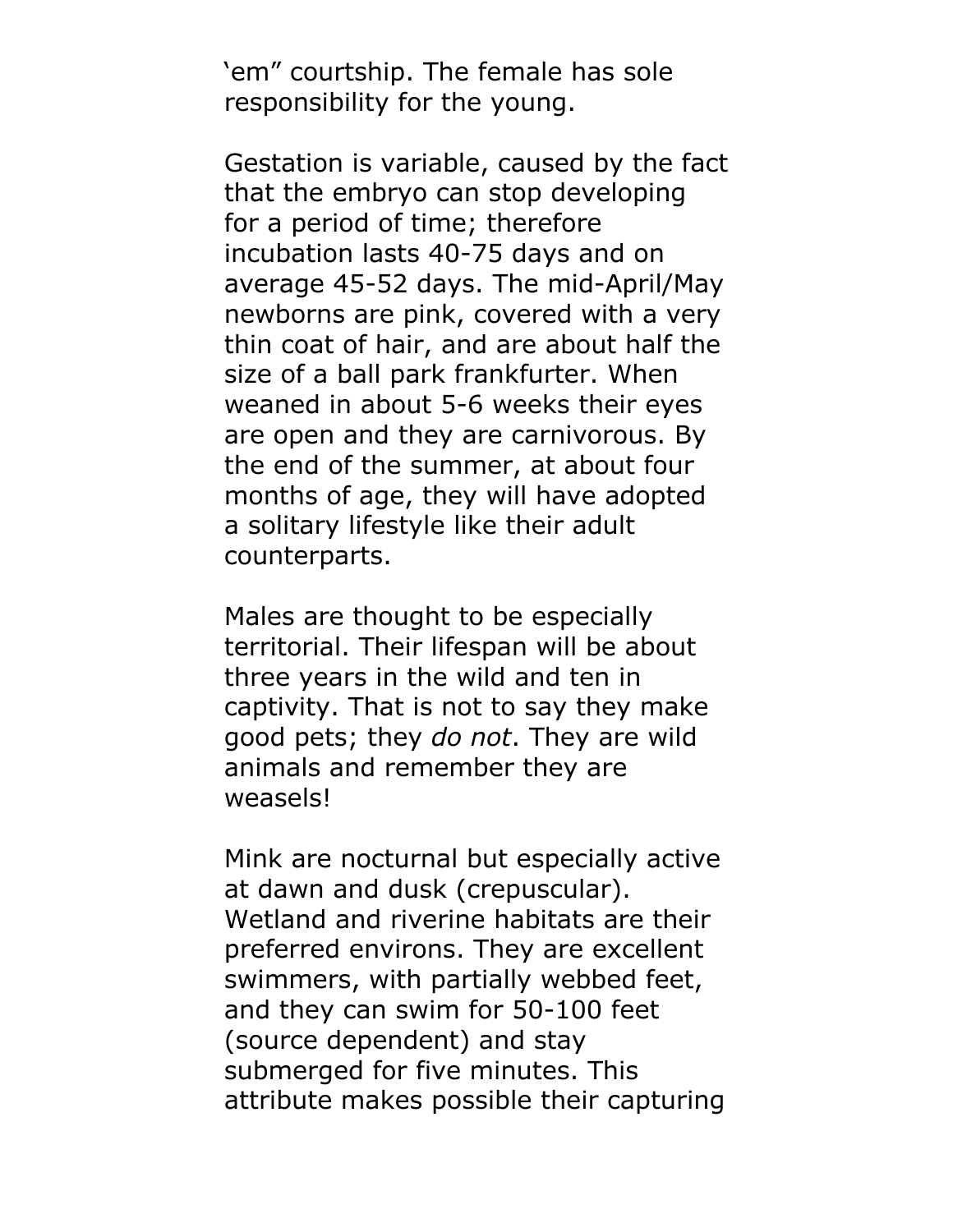many aquatic species like ducks, frogs, fish, and snakes.

Researchers found that aquatic prey constituted a large part of their diet. It's also suggested that their long thin bodies are prone to heat loss and not especially well-insulated. If you have ever worn a fur coat you would find this difficult to believe. But I believe in science so I'm going with it. In spite of heat loss they can make over 100 dives a day, and some were discovered to make 28 consecutive dives in 36 minutes! Smaller animals, essentially females, were more persistent than males even in decreasing temperatures with less body mass. And both sexes fished more during the day than at night. How that constitutes being nocturnal I can't say.

Climbing allows them to eat not just ground nesting birds' eggs and young but also tree nesters' clutches. Rabbits, hares, voles, moles, mice, and the like are also on the menu. They keep many small mammals in check especially during those species' breeding periods.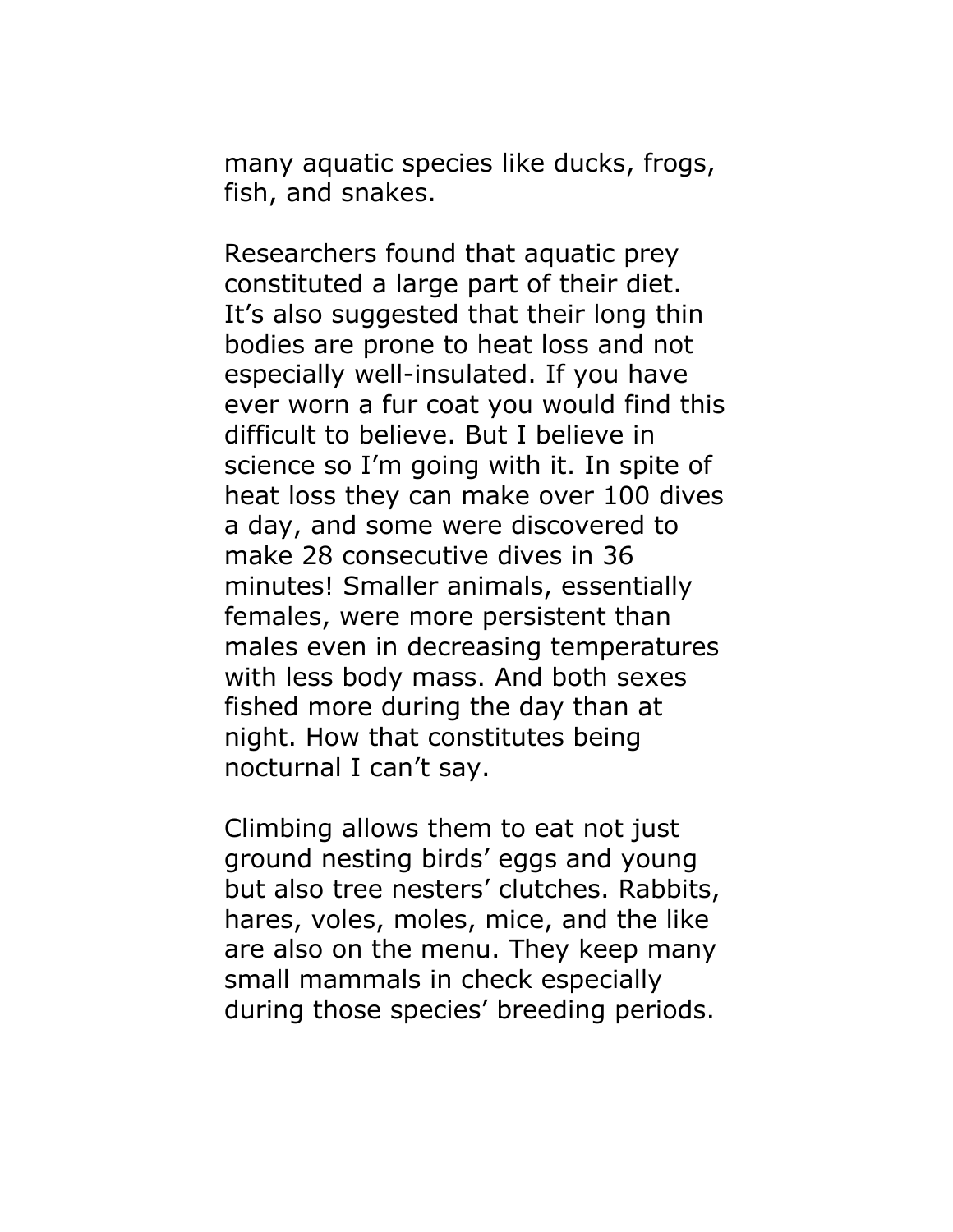

Minks are good climbers, notice the white chin. Photo by Carl Strang, Ph.D., Wildlife Ecologist - blog.

Minks are known to be intelligent. On one particular occasion I believe one toyed with me. I was on a boat ramp in Canada posing for a picture with the Bay of Fundy as a backdrop. And the photographer yelled, "Mink!" as one scampered behind me. I turned to my right only to have the mink run off to my left. This continued for about five minutes, with me only catching a glimpse of the suspect as each time I turned in the wrong direction, obviously not seeing what everyone else was seeing. Finally the mink came out and looked at me defiantly. In the end I felt a bit like Elmer Fudd with the mink playing Bugs Bunny. I simply threw up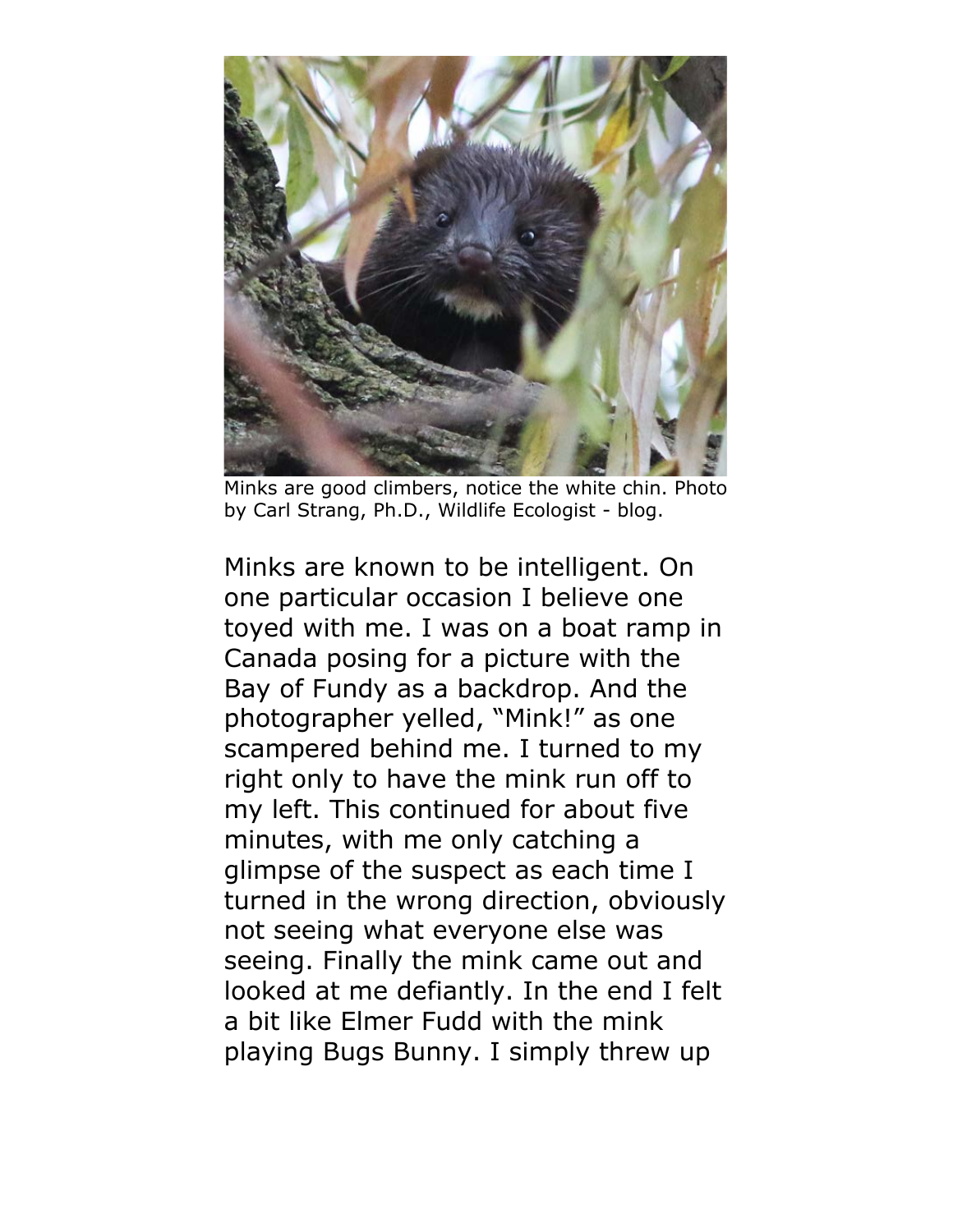my arms and relinquished the ramp to its rightful owner.

Sometimes we simply have to recognize who has the upper paw.



*The white chin is visible on this mink. Note its shiny pelage and attentive nature. Photo: Centre Island Toronto, Ontario - tsaiproject.* 

#### *Sources:*

Animal Diversity Website

New Jersey Wildlife Profiles, NJ DEP, NJ Div. of Fish and Wildlife, David Chanda

**Britannica** 

Persistence in diving American mink, J. Bagniewska, L. Harrington, T. Hart, A. Harrington, L Fasola and D. Macdonald, Animal Biotelemetry, 2015.